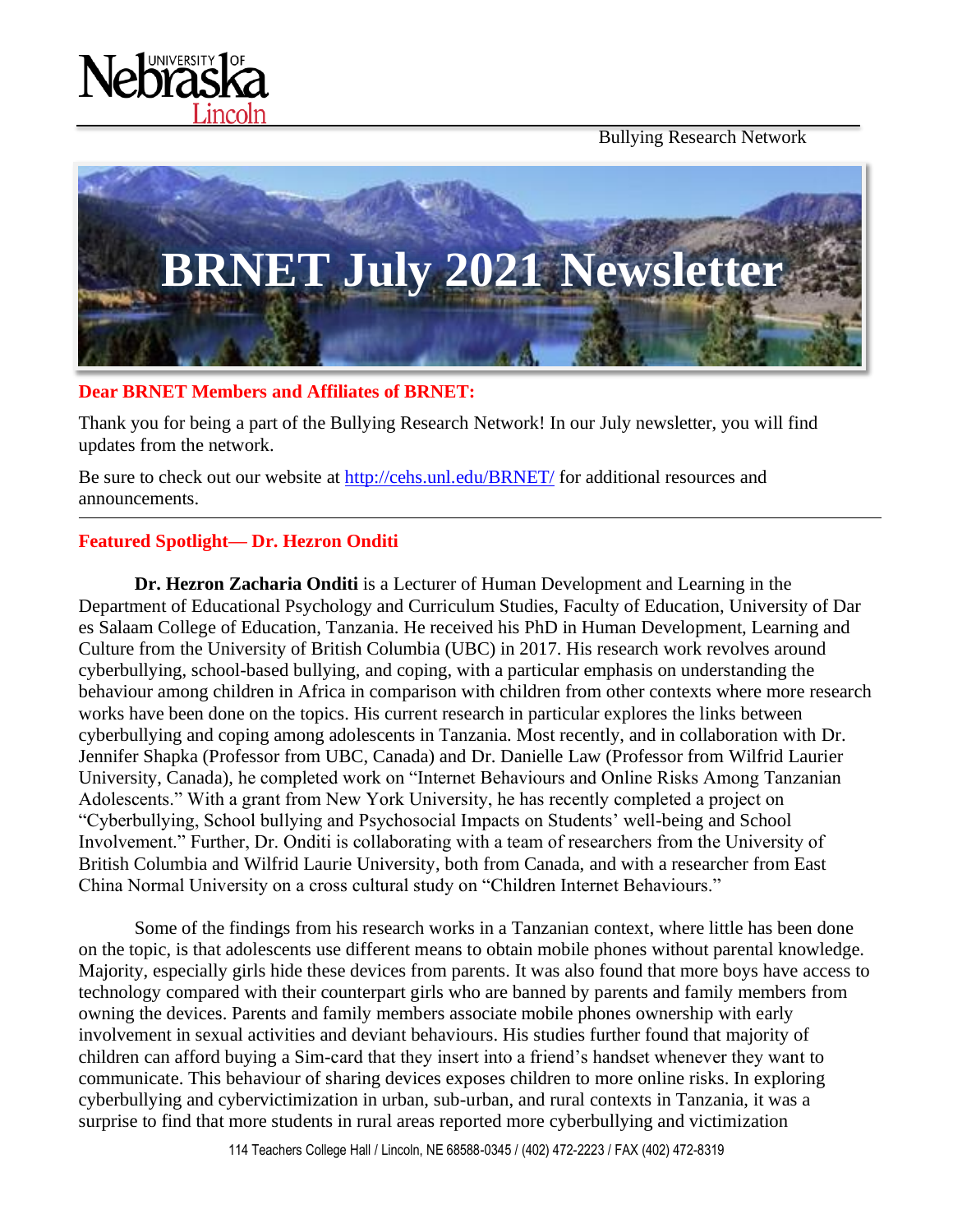experiences than those in urban context. This suggests a need to extend online safety awareness and education in rural areas where little has been.

Dr. Onditi's research work has been shared widely at National (e.g., presentation to national conferences and to the members of parliament) and International levels (e.g., World Anti-bullying Summit, SRA and SRCD). He is currently a member for the "National Child Online Safety Task Force" and his research work has helped the country in signing the WEPROTECT Protocol – Global alliance on child online protection. In efforts to influence national policy and legal framework on online child protection, Dr. Onditi works closely with Non-Governmental organizations (e.g., Children's Dignity Forum and C-Sema), Ministry of Health, schools, and media in Tanzania.

## **Selected Publications**

- Onditi, H. Z. (in press). Information Motivation Behavioural Skills Model and Cyberbullying Bystanders Behaviour to Intervene or Not.
- **Onditi, H. Z**., & Shapka, J.D. (2019). Cyberbullying and cybervictimization in Tanzanian secondary schools: Prevalence and predictors. *Journal of Education, Humanities, and Sciences, 8*(1), 1–15.
- Onditi, H. Z. (2018). Tanzanian Adolescents in the Digital Age of Cellphones and the Internet: Access, Use, and Risks. *Journal of Education, Humanities, and Sciences, 7*(1), 1–16.
- Shapka, J. D., **Onditi, H. Z**., Collie, R. J., & Lapidot‐Lefler, N. (2018). Cyberbullying and cybervictimization within a cross‐cultural context: A study of Canadian and Tanzanian adolescents. *Child Development*, *89*(1), 89-99.

## **BRNET New Members!**

BRNET has a current total of 254 members from 25 countries! Welcome to the BRNET, **Drs. Foody & Chen**!

### **New Affiliates of BRNET!**

BRNET has a current total of 90 Affiliates (formerly known as 'Friends of BRNET') from 6 countries!

Please send recommendations for potential BRNET members (i.e., faculty, researchers, and clinicians who are conducting research on bullying or related topics) to Drs. Shelley Hymel, Susan Swearer, or to [bullyresearchnet@gmail.com.](mailto:bullyresearchnet@gmail.com) Additionally, you may direct potential BRNET members toward our website for further information: [https://cehs.unl.edu/BRNET/become-member-or-affiliate/.](https://cehs.unl.edu/BRNET/become-member-or-affiliate/)

*If you have recently joined BRNET and have not yet provided your information, please send the following to [bullyresearchnet@gmail.com.](mailto:bullyresearchnet@gmail.com)*

- 1) contact information that can be posted on the website;
- 2) a brief biography of you and your work that can be posted on the website;
- 3) a list of current/ongoing projects in this area;
- 4) an annotated bibliography of your work in this area (i.e., full reference plus a few sentences about the work) or curriculum vitae that can be posted on the website;
- 5) relevant web-based links you would like to share.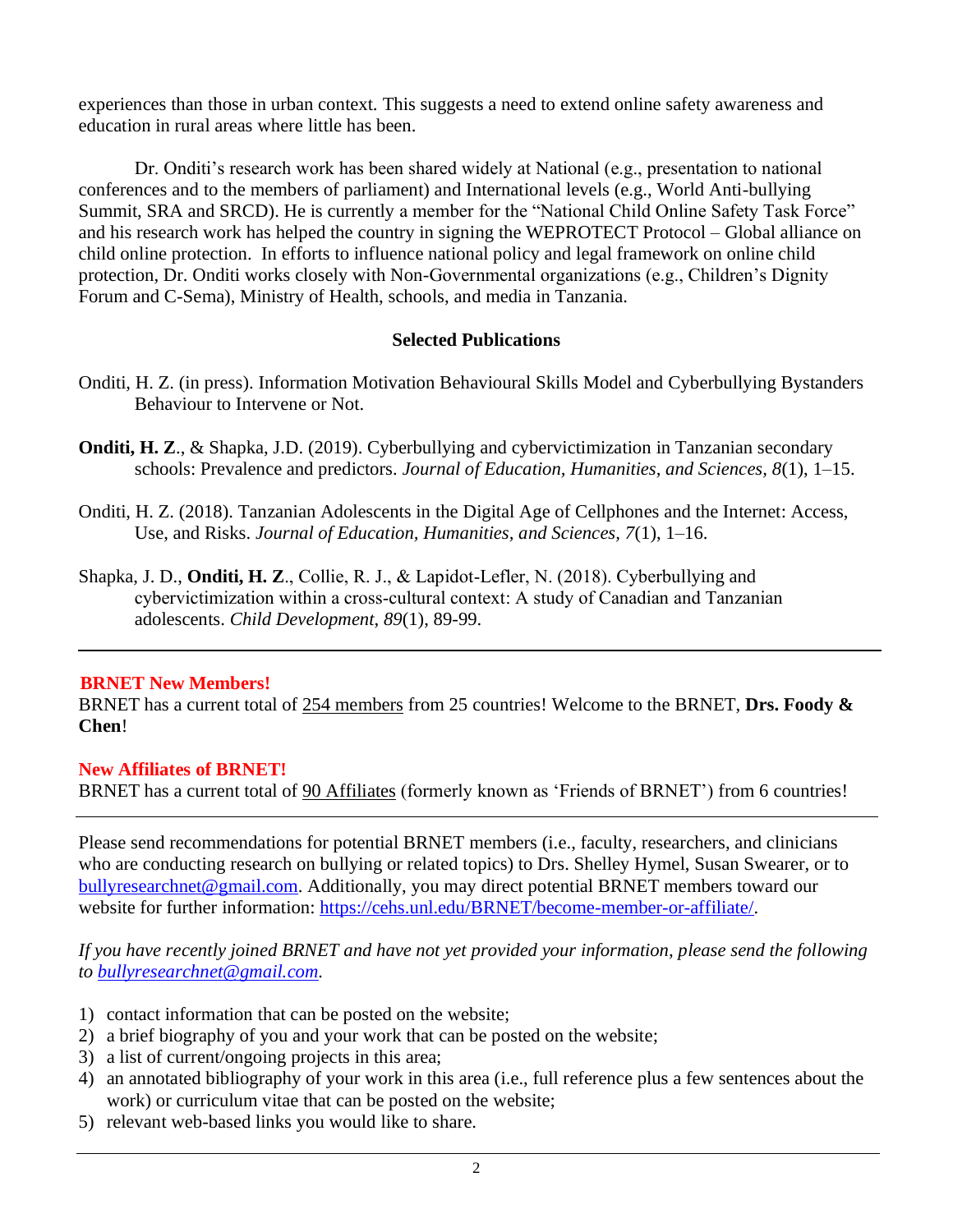#### **Affiliates of BRNET**

Affiliates of BRNET (formerly known as 'Friends of BRNET') is a group of graduate students, administrators, parents, and individuals who are interested in learning more about the Bullying Research Network. Affiliates of BRNET receive our monthly e-newsletter. If you are interested in becoming an Affiliate of BRNET or want to refer someone to Affiliates of BRNET, please email Catie Carney, the BRNET Coordinator, at [bullyresearchnet@gmail.com](mailto:bullyresearchnet@gmail.com) with the following information: name, title, address, and email address.

#### **BRNET Member Grant/Funding Announcements**

Receipt of funding facilitates the BRNET mission to conduct interdisciplinary research related to bullying and aggression, with particular attention being paid to the link between basic and applied research. Thus, the BRNET directors are excited to offer members a new opportunity to share grants (and other sources of funding) they have received for their research projects.

Funding varies across countries and is not limited to federal grants. If you are interested in sharing your grants or funding with other BRNET members, please send an abstract of the research funding along with the funding source to [bullyresearchnet@gmail.com](mailto:bullyresearchnet@gmail.com) and we will post the information on our website.

#### **(1) Interest in Sibling Bullying Research**

The Abrons Foundation is interested in making grants to promote research and awareness about sibling bullying. If you are interested, please reach out to Prentice Zinn at [pzinn@gmafoundations.com.](mailto:pzinn@gmafoundations.com)

### **BRNET MEMBER ANNOUNCEMENTS**

### **(1) Irish Government Committee Explores Bullying and Mental Health**

### **Invited Presentations and Submissions to the Irish Joint Oireachtas (Parliament and Senate) Committee on Education regarding School Bullying and the Impact on Mental Health**

Associate Professor Paul Downes, Dublin City University, Professor Shelley Hymel, University of British Columbia, and Professor Carmel Cefai, University of Malta, gave invited expert presentations to the Irish Joint Oireachtas (Parliament and Senate) Committee on Education, Further and Higher Education, Research, Innovation and Science: Meeting on International evidence and best practice regarding School Bullying and the Impact on Mental Health, June 8th, 2021. Members of the Parliament and Senate Committee then interrogated the experts on a broad range of issues related to school bullying prevention and intervention.

Paul Downes, Shelley Hymel, and Carmel Cefai also provided invited formal submissions to the Parliament and Senate Education Committee on this theme in advance of the meeting. See here for their submissions:

<https://www.dcu.ie/sites/default/files/inline-files/dublin-joint-committee-submission-feb-2021.pdf>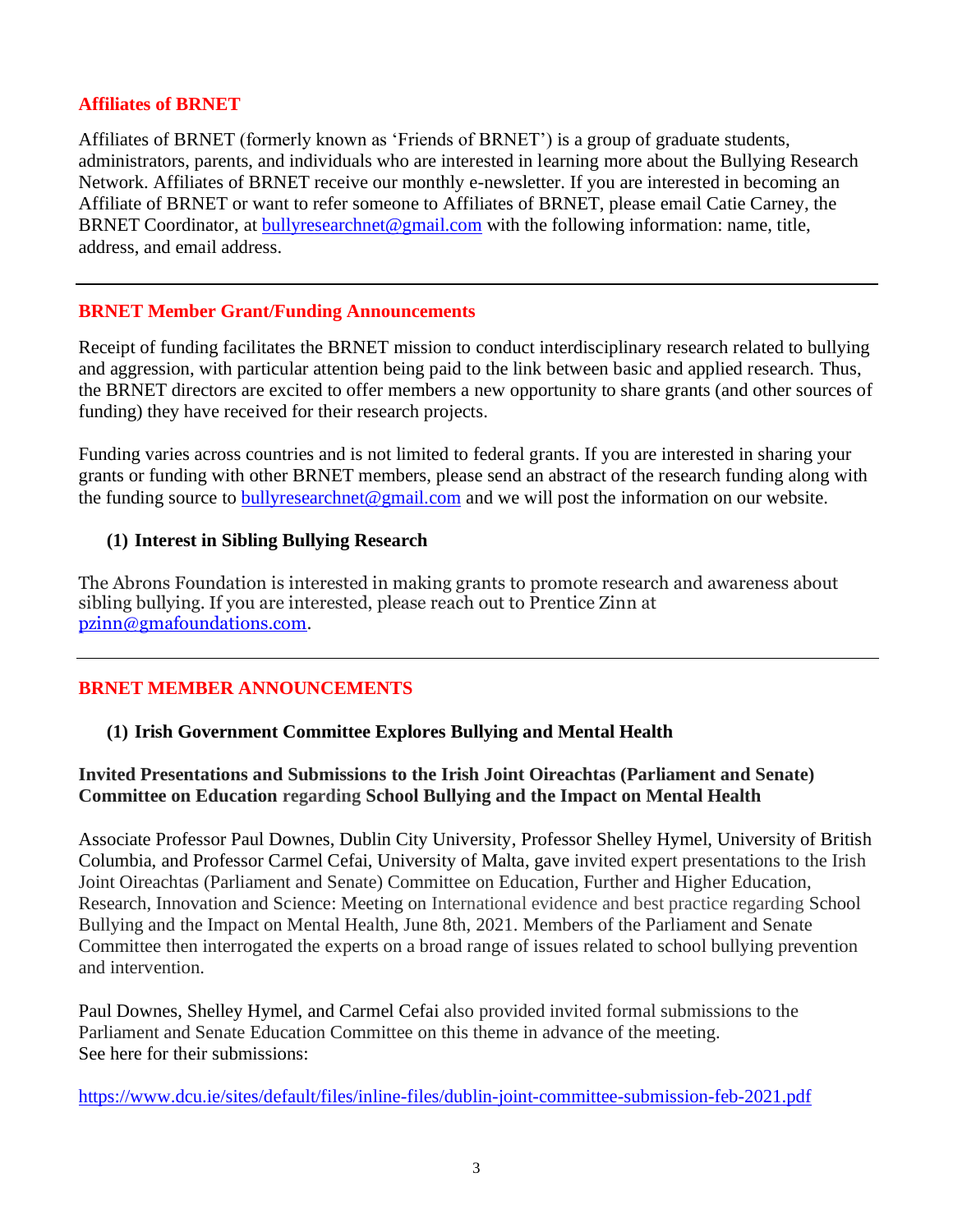[https://data.oireachtas.ie/ie/oireachtas/committee/dail/33/joint\\_committee\\_on\\_education\\_further\\_and\\_hig](https://data.oireachtas.ie/ie/oireachtas/committee/dail/33/joint_committee_on_education_further_and_higher_education_research_innovation_and_science/submissions/2021/2021-06-08_opening-statement-dr-paul-downes-associate-professor-of-psychology-dublin-city-university_en.pdf)\_ [her\\_education\\_research\\_innovation\\_and\\_science/submissions/2021/2021-06-08\\_opening-statement-dr](https://data.oireachtas.ie/ie/oireachtas/committee/dail/33/joint_committee_on_education_further_and_higher_education_research_innovation_and_science/submissions/2021/2021-06-08_opening-statement-dr-paul-downes-associate-professor-of-psychology-dublin-city-university_en.pdf)[paul-downes-associate-professor-of-psychology-dublin-city-university\\_en.pdf](https://data.oireachtas.ie/ie/oireachtas/committee/dail/33/joint_committee_on_education_further_and_higher_education_research_innovation_and_science/submissions/2021/2021-06-08_opening-statement-dr-paul-downes-associate-professor-of-psychology-dublin-city-university_en.pdf)

The full video of their Irish Parliament and Senate Education Committee meeting can be viewed here: <https://www.oireachtas.ie/en/oireachtas-tv/video-archive/committees/4330>

Based on this meeting and a series of other meetings with key national stakeholders, the Irish Parliament and Senate Education Committee will produce its *Report on School Bullying and the Impact on Mental Health* in the coming months with specific key recommendations for government.

## **(2) The International Committee of Society for Research on Adolescence** − **"Survey of Scholars"**

ISRA is disseminating the information below in hopes that you will complete the "Survey of Scholars." The survey was developed by the International Committee of the Society for Research on Adolescence. The aim of the survey is to understand the experiences of scholars **from outside North America** in conducting and publishing research to identify barriers. ISRA hopes that our non-North American colleagues will participate by completing this survey.

The International Committee of Society for Research on Adolescence hopes to understand the challenges researchers might face in conducting and publishing research with international populations in the leading journals in our field. If you are a scholar in psychology, education, human development and family studies and related fields, and work at an institution of higher education or research institute located in low- and middle-income countries in Africa, Asia, Europe, North, Central and South America, or Oceania, we want to hear from you. Please complete this online survey of [scholars](https://miamioh.qualtrics.com/jfe/form/SV_248dbUp3LUSbLcq) describing your current work distribution, resources available, experiences of conducting and publishing your research, and potential barriers you might face.

Completing this survey is voluntary. Please contact Dr. Vaishali Raval (ravalyv@miamioh.edu), cochair of the committee with any questions.

# **(3) PhD Scholarship Opportunity in Perth, Australia**

The Australia Research Counsel (ARC) [Life Course Centre of Excellence](https://www.lifecoursecentre.org.au/) investigates ways in which deep disadvantage endures within families and across generations and aims to develop new knowledge and practices to benefit those living in, or at risk of, disadvantage. The Development and Education Program at [Telethon Kids Institute,](https://www.telethonkids.org.au/our-research/brain-and-behaviour/development-and-education/health-promotion-and-education/) led by Dr. Donna Cross, is examining how schools may better support the social and emotional development of children and adolescents facing deep disadvantage. The successful candidate will work with BRNET members, Dr. Cross and Dr. Kevin Runions, to contribute substantially to their work exploring what school processes are most relevant to disadvantaged student wellbeing, how schools can deflect students from developmental trajectories of disadvantage, and how schools can most effectively intervene to improve the experiences of children and adolescents facing disadvantage and reduce inequities in social and emotional wellbeing.

Applications close July 16, 2021. Interested applicants should submit an expression of interest to [Kevin.Runions@telethonkids.org.au.](mailto:Kevin.Runions@telethonkids.org.au)

For more information regarding the scholarship, please see the following link: [https://www.scholarships.uwa.edu.au/search?sc\\_view=1&id=11067.](https://urldefense.proofpoint.com/v2/url?u=https-3A__www.scholarships.uwa.edu.au_search-3Fsc-5Fview-3D1-26id-3D11067&d=DwMGaQ&c=Cu5g146wZdoqVuKpTNsYHeFX_rg6kWhlkLF8Eft-wwo&r=cXoPjE5bhAYAw7UpUbU1OVNKQBjHq0uZTOrbgqFBDIg&m=SRrVMK82nkuar_dlrjtqCjHb3cNXDNhB5DatE_cyBGs&s=Lj-8pK2S74HgXKLvnZ5Ci-Z2xlH1tttjGtC-lbm-P3k&e=) For more information about Perth, please see the following links: [https://www.cnn.com/travel/article/perth-things-to](https://urldefense.proofpoint.com/v2/url?u=https-3A__www.cnn.com_travel_article_perth-2Dthings-2Dto-2Ddo_index.html&d=DwMGaQ&c=Cu5g146wZdoqVuKpTNsYHeFX_rg6kWhlkLF8Eft-wwo&r=cXoPjE5bhAYAw7UpUbU1OVNKQBjHq0uZTOrbgqFBDIg&m=SRrVMK82nkuar_dlrjtqCjHb3cNXDNhB5DatE_cyBGs&s=2QGlNsWv5RDvngzNtRJ-1KKlLfucSipFc-0_ZN-vdwE&e=)[do/index.html,](https://urldefense.proofpoint.com/v2/url?u=https-3A__www.cnn.com_travel_article_perth-2Dthings-2Dto-2Ddo_index.html&d=DwMGaQ&c=Cu5g146wZdoqVuKpTNsYHeFX_rg6kWhlkLF8Eft-wwo&r=cXoPjE5bhAYAw7UpUbU1OVNKQBjHq0uZTOrbgqFBDIg&m=SRrVMK82nkuar_dlrjtqCjHb3cNXDNhB5DatE_cyBGs&s=2QGlNsWv5RDvngzNtRJ-1KKlLfucSipFc-0_ZN-vdwE&e=) [https://www.theguardian.com/cities/2014/nov/03/urbanist-guide-perth.](https://urldefense.proofpoint.com/v2/url?u=https-3A__www.theguardian.com_cities_2014_nov_03_urbanist-2Dguide-2Dperth&d=DwMGaQ&c=Cu5g146wZdoqVuKpTNsYHeFX_rg6kWhlkLF8Eft-wwo&r=cXoPjE5bhAYAw7UpUbU1OVNKQBjHq0uZTOrbgqFBDIg&m=SRrVMK82nkuar_dlrjtqCjHb3cNXDNhB5DatE_cyBGs&s=rDcird9_skBoSWH5pkwd1xxsE468AH7IQtKBuNsaiIQ&e=)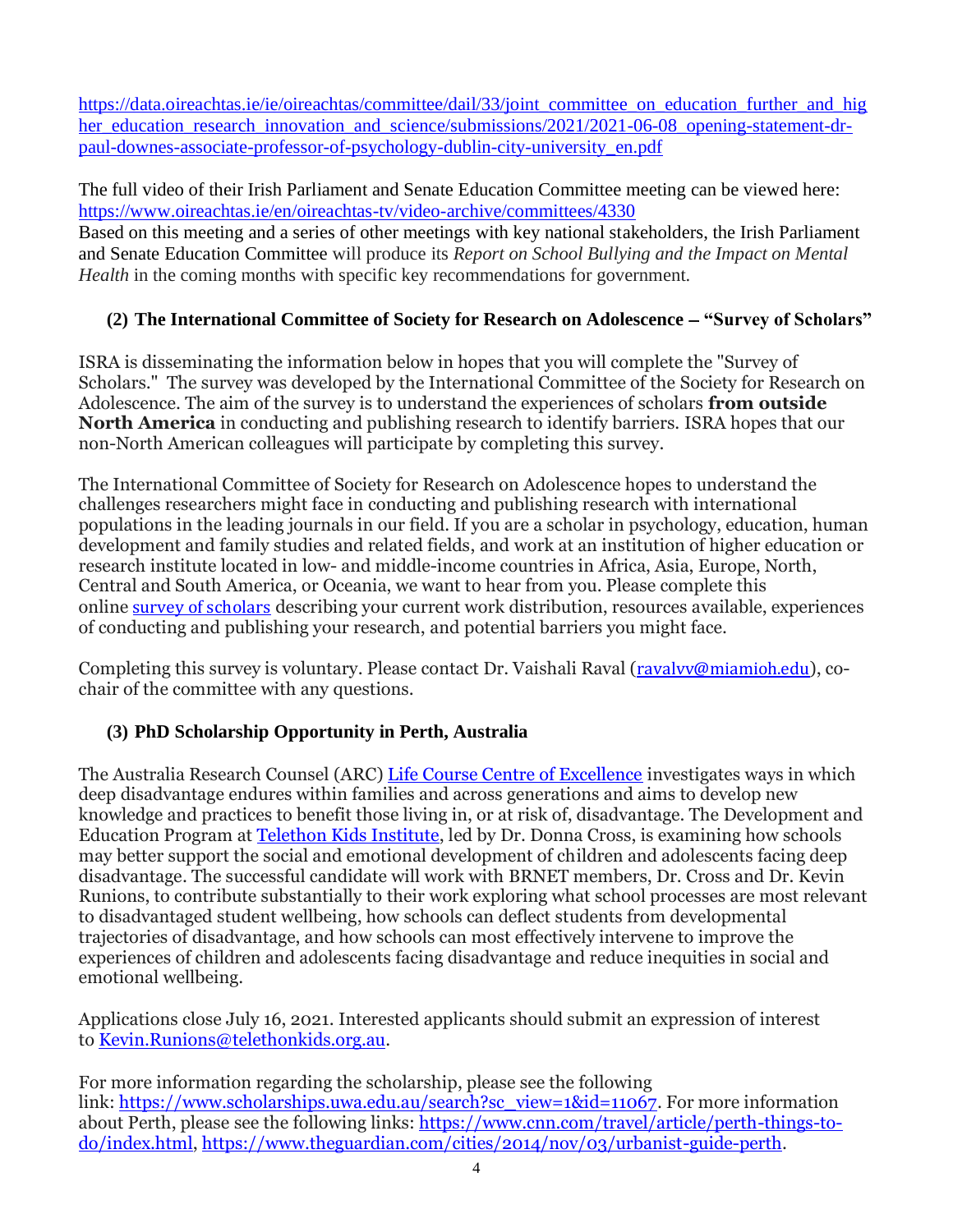### **(4) Job Opening and Two Reviews on Social Networks and Internalizing Behaviors and Peer Victimization or Bullying**

Come and work with Essi Viding, Pasco Fearon, and René Veenstra on an exciting new intervention study for promoting adolescent mental health:

JOB OPENING: 4-YEAR POSTDOC IN LONDON: [https://www.jobs.ac.uk/job/CGT172/research](https://www.jobs.ac.uk/job/CGT172/research-fellow)[fellow.](https://www.jobs.ac.uk/job/CGT172/research-fellow) They are looking for two early-career scientists: one with a strong interest in longitudinal social network analysis:

Please see the attached PDFs for a systematic review on network selection and influence effects on children's and adolescents' internalizing behaviors and peer victimization. The findings provide some evidence of both peer selection and peer influence related to internalizing behaviors and peer victimization. Additionally, the results of this review point to further directions for research including specific tests of peer selection and influence mechanisms, consideration of developmental and gender differences, examination of individual and contextual moderators, exploration of multiplex relationships, efforts to increase methodological quality, and replication studies.

• Neal, J. W., & Veenstra, R. (2021). Network selection and influence effects on children's and adolescents' internalizing behaviors and peer victimization: A systematic review. [Developmental Review, 59,](https://urldefense.proofpoint.com/v2/url?u=https-3A__www.sciencedirect.com_science_article_pii_S0273229720300502&d=DwMDaQ&c=Cu5g146wZdoqVuKpTNsYHeFX_rg6kWhlkLF8Eft-wwo&r=pWic30ayAUnLgVZ5-oscRywEhLuq0OrRNorCTMj4dgo&m=bd5T9ClKqw7RwFDsYU6PRpvUZojN9P7HWg3ytAHegfI&s=k0Me9zAIEVNkNI2Ap_adE_dkLmmwIoDEWcaIgFm_wqs&e=) 100944, doi: 10.1016/j.dr.2020.100944.

And a chapter (one of the 74!) from the Handbook of Bullying. An overview of social network research, the way to examine bullying as a group process.

• Veenstra, R., & Huitsing, G. (2021). Social network approaches to bullying and victimization. In P. K. Smith, & J. O'Higgins Norman (eds.). [The Wiley Blackwell Handbook of Bullying.](https://urldefense.proofpoint.com/v2/url?u=https-3A__osf.io_preprints_socarxiv_fbxwt_&d=DwMDaQ&c=Cu5g146wZdoqVuKpTNsYHeFX_rg6kWhlkLF8Eft-wwo&r=pWic30ayAUnLgVZ5-oscRywEhLuq0OrRNorCTMj4dgo&m=bd5T9ClKqw7RwFDsYU6PRpvUZojN9P7HWg3ytAHegfI&s=ijjYUxwz6vbssKkXkEiEsQEXn5ONkg9HhyPCJkiCM3Y&e=)  [Volume 1 \(pp. 196-214\).](https://urldefense.proofpoint.com/v2/url?u=https-3A__osf.io_preprints_socarxiv_fbxwt_&d=DwMDaQ&c=Cu5g146wZdoqVuKpTNsYHeFX_rg6kWhlkLF8Eft-wwo&r=pWic30ayAUnLgVZ5-oscRywEhLuq0OrRNorCTMj4dgo&m=bd5T9ClKqw7RwFDsYU6PRpvUZojN9P7HWg3ytAHegfI&s=ijjYUxwz6vbssKkXkEiEsQEXn5ONkg9HhyPCJkiCM3Y&e=) Hoboken, NJ: Wiley.

If you have related manuscripts (in press or submitted), please let us know. We would be glad to receive it.

Best wishes, René Veenstra, Jennifer Watling Neal, and Gijs Huitsing

And please check also the latest external newsletter of our research group: <http://www.rene-veenstra.nl/wp-content/uploads/2021/06/WALM-Newsletter-Summer-2021.pdf>

### **(5) The Journal of Genetic Psychology invites the submission of papers for a special issue focusing on Peer Relationships Across Diverse Ethnic, Racial, and Cultural Contexts.**

Relations with peers play many important functions. Peers provide companionship and emotional security, serve as a reference group for establishing standards of behavior and evaluating an individual's own performance, and contribute to self-concepts. From early childhood through adolescence and adulthood, social skills, cognitive abilities, and emotional functioning and self-regulation develop. In addition, throughout development. individuals move into new social context and take on new roles and responsibilities. Through these changing psychological and social processes, the nature and function of peer relationships are transformed. Much of the literature on peer relationships has examined peer relationships in White, Western, industrialized contexts. The proposed volume will seek papers to expand the literature to other peer contexts. The special issue will be edited by Nina Mounts.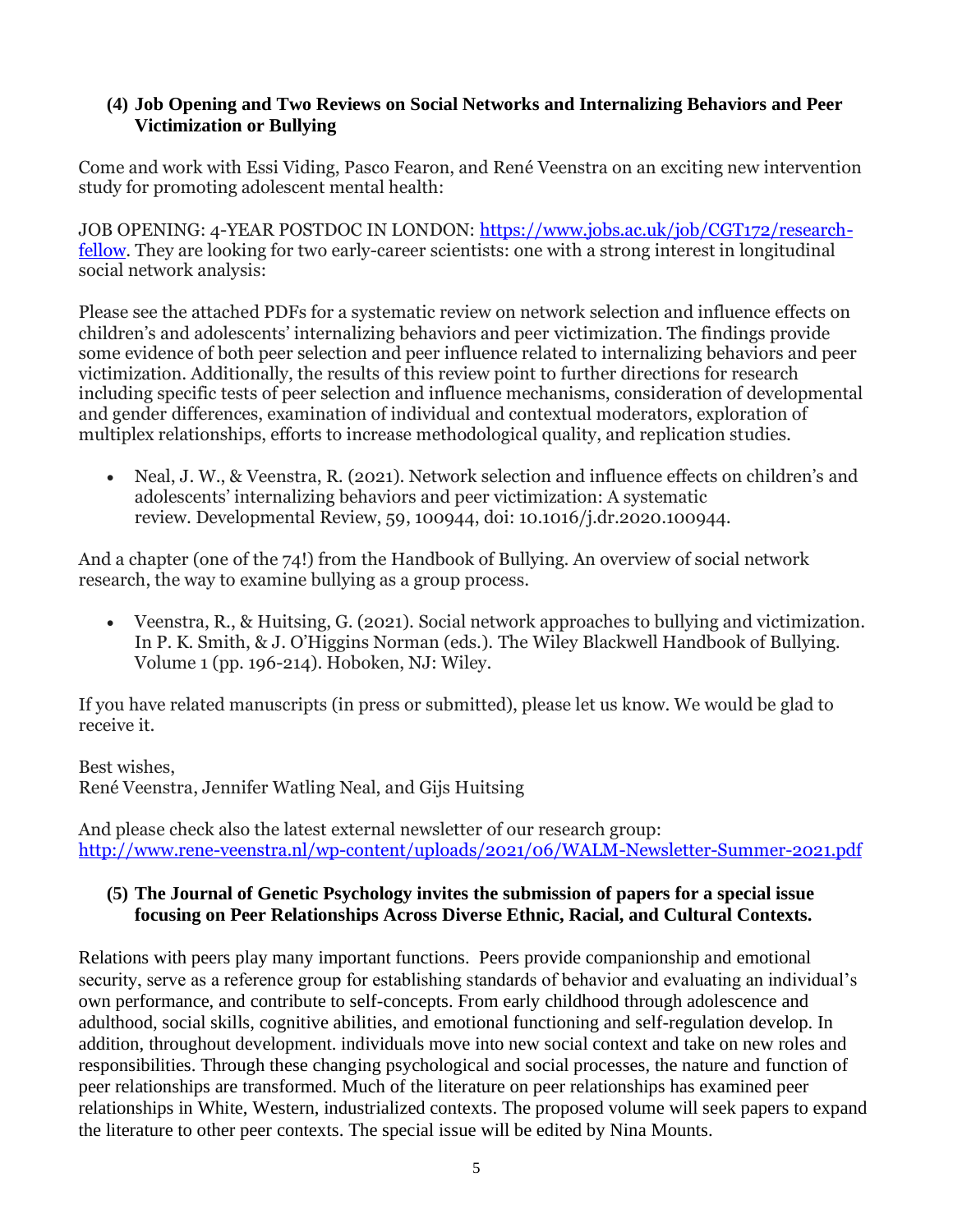The special issue aims to include papers about peer relationships from early childhood through adulthood across diverse ethnic, racial, and cultural contexts within varied settings (school, neighborhood, extracurricular activities, online, workplace, etc.). Papers can focus on peer relationships within specific groups that have not been typically included in the literature (e.g., peer relationships in Africa) or peer relationships among diverse groups of people (e.g., United States peer groups of African-American, Asian, Latinx, and White children). Please see attached PDF or the following link for further information: [https://think.taylorandfrancis.com/special\\_issues/peer-relationships-diverse-ethnic-racial-cultural](https://think.taylorandfrancis.com/special_issues/peer-relationships-diverse-ethnic-racial-cultural-contexts/?utm_source=TFO&utm_medium=cms&utm_campaign=JPG15743)[contexts/?utm\\_source=TFO&utm\\_medium=cms&utm\\_campaign=JPG15743](https://think.taylorandfrancis.com/special_issues/peer-relationships-diverse-ethnic-racial-cultural-contexts/?utm_source=TFO&utm_medium=cms&utm_campaign=JPG15743)

## **(6) Call for Papers:**

Dan Olweus' research, prevention efforts, and emphasis on bullying as a violation of human rights have inspired the work of countless researchers and professionals around the world. In commemoration of the one‐year anniversary of his death, and in a recognition of the indelible mark he has left on the field, the International Journal of Bullying Prevention (IJBP) invites the submission of abstracts for a special issue to be published in early 2022.

We invite theoretical, empirical, and review papers that have been inspired by the work of Dan Olweus. Such work includes, but is not limited to:

- Definitions and measurement of bullying
- Bullying as a violation of human rights and/or human dignity
- The causes, forms, and contexts of bullying
- Best practices in identification, prevention, and intervention
- •

To be considered for the special issue, interested authors should send a 1000‐word abstract to Dr. Susan Limber [\(slimber@clemson.edu\)](mailto:slimber@clemson.edu) by August 31, 2021. Submissions should contain a title, author(s) name(s), affiliation(s), and an abstract. Authors will be notified of accepted abstracts by September 15, 2021. Completed papers will be due by November 1, 2021.

Please see attached PDF for further information.

# **(7) Post-Doctoral Research Fellowship in Youth Mental Health and Violence Prevention**

Applications are invited for a 1-to-3-year Post-Doctoral Research Fellowship under the supervision of Dr. Tracy Vaillancourt, Tier 1 Canada Research Chair, who is located at the University of Ottawa in the beautiful capital of Canada. The start date for the position is flexible. Candidates are not expected to teach and remuneration is based on the guidelines provided by the uOttawa and the Social Sciences and Humanities Research Council of Canada and/or the Canadian Institutes of Health Research. Fellows will work on a large N multi-method, multi-informant longitudinal study examining links between involvement in bullying (victimization and perpetration) and how it relates to mental health and academic achievement. Fourteen waves of data have been collected (from age 10 to age 24). Our research team includes psychologists, psychiatrists, educators, and statisticians. Requirements include (1) a completed doctoral degree in clinical, developmental, experimental, forensic, evolutionary, or educational psychology, criminology, or statistics and (2) demonstrated statistical competence in applied longitudinal data analysis. Applications will be reviewed starting June 1, 2021 and accepted until the position is filled. Interested candidates should send their curriculum vitae, statement of research, and two letters of recommendation to [tracy.vaillancourt@uottawa.ca.](mailto:tracy.vaillancourt@uottawa.ca) Please refer to attached PDF.